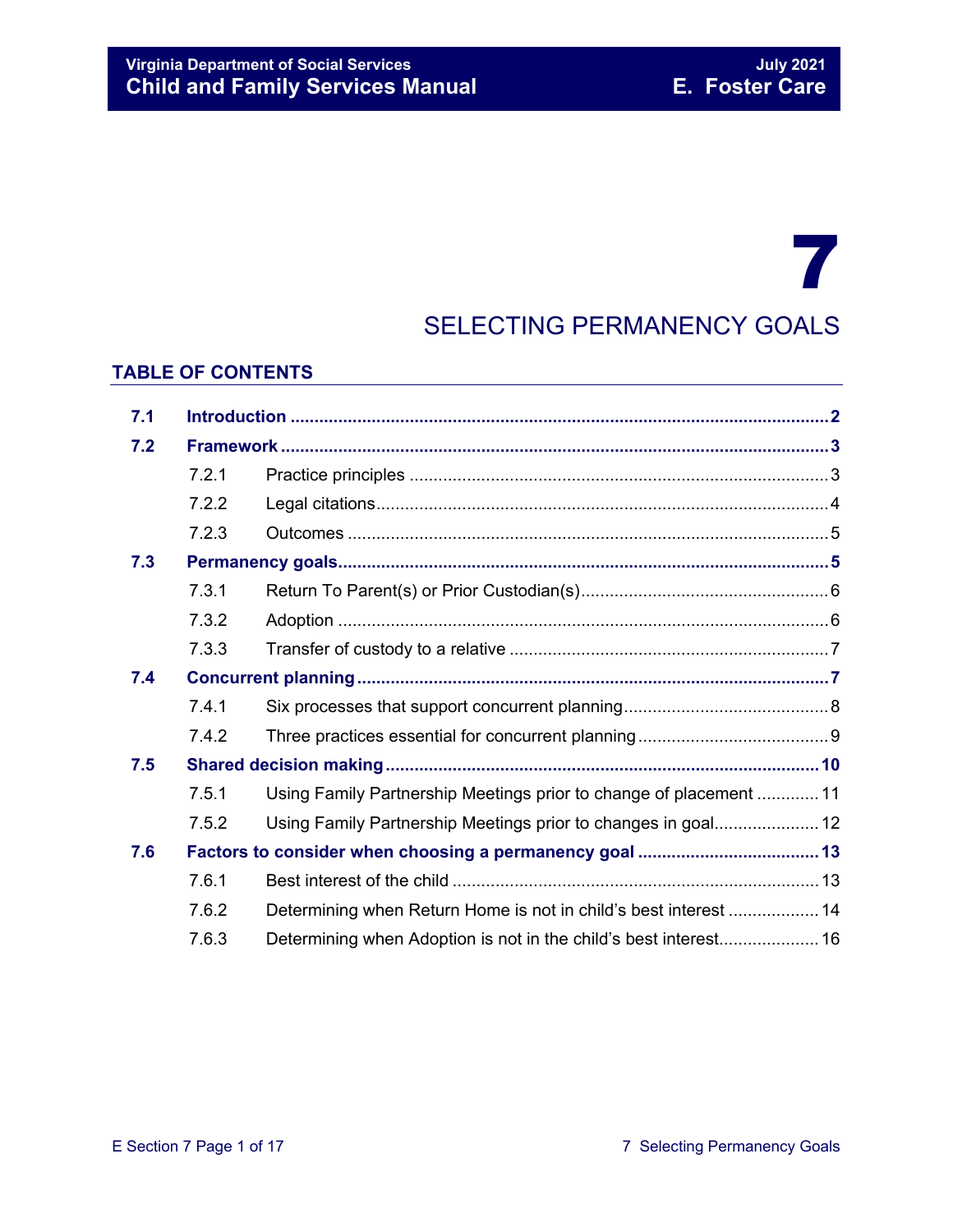## 7 SELECTING PERMANENCY GOALS

## <span id="page-1-0"></span>**7.1 Introduction**

Permanency planning is a systematic process of taking prompt, decisive, goal-directed action to maintain children safely in their own homes or place them permanently with another family. It involves establishing enduring family relationships that provide lifelong commitment, continuity of care, a sense of belonging, and a recognized legal and social status.

Permanency planning begins with the first contact with the child and family and continues with a sense of urgency until the child leaves foster care to a permanent family. The child's health and safety shall be the paramount concern throughout the process (§ [16.1-281 B\)](https://law.lis.virginia.gov/vacode/16.1-281/).

Decision making in permanency planning is a cooperative, system-wide effort among child welfare staff, the child or youth, birth parents or prior custodians, families, relatives, other significant individuals, judges, attorneys, and providers. Based on this collaborative effort, the local department of social services (LDSS) shall determine the permanency goal and begin providing services for the child and family as quickly as possible when the child enters foster care.

Permanency is achieved when the child leaves the foster care system to live with a permanent family. Selecting a specific permanency goal clarifies for everyone involved in the child's life the type of permanent home being sought for the child. Regardless of the permanency goal selected, every child also needs and deserves lifelong connections with people who are significant to the child. They can provide a safety net in difficult times, join in celebrations during joyous occasions, and offer regular and ongoing support.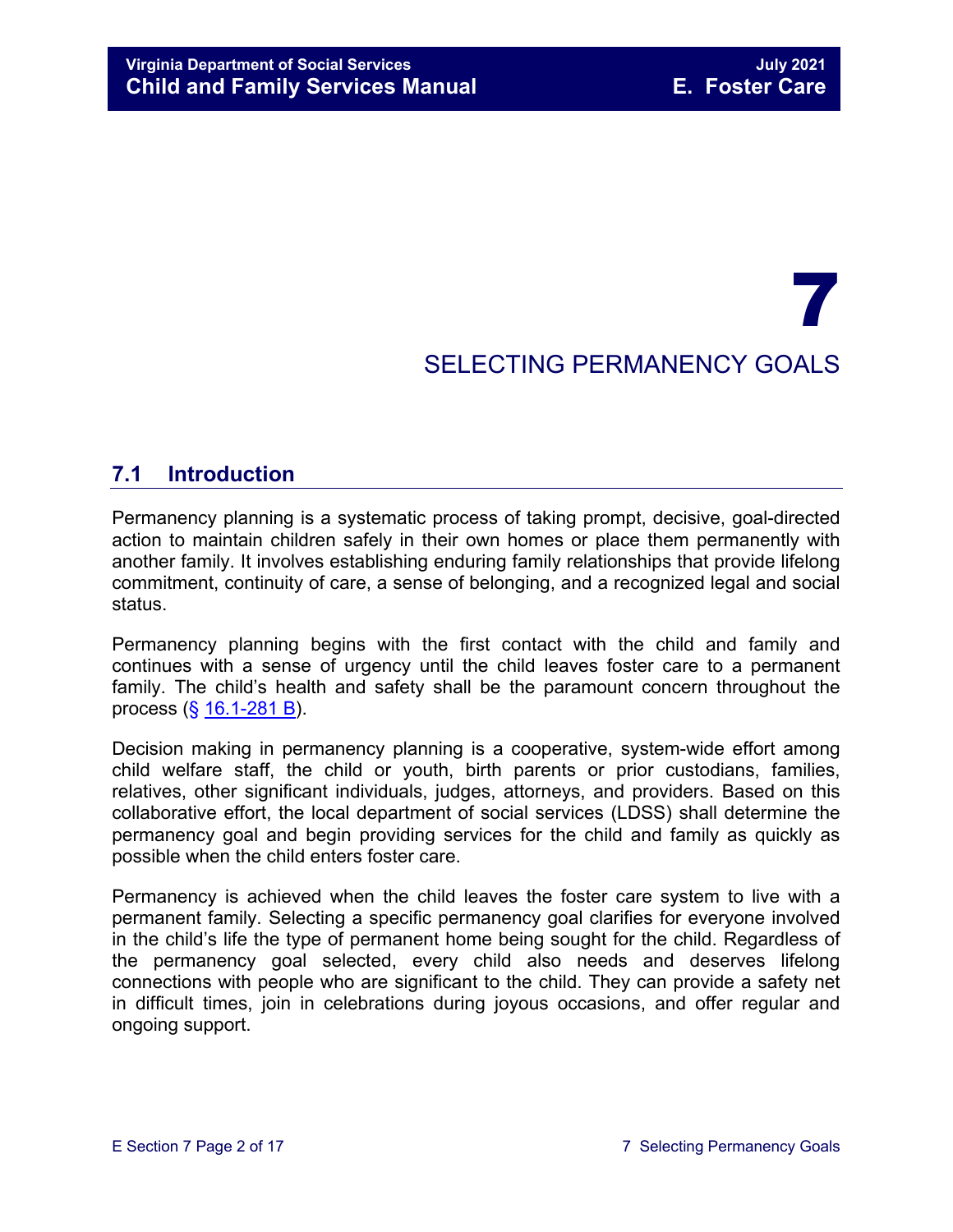#### **Virginia Department of Social Services July 2021 Child and Family Services Manual E. Foster Care**

Three permanency goals seek permanent families for the child and enable the child to leave the foster care system. Return Home shall be the primary goal for all children in foster care. Adoption and Placement with Custody Transfer to Relatives shall also be considered as concurrent permanency goals or shall be selected when reunification is ruled out. Adoption by a relative or non-relative is preferable to a transfer of custody as adoption affords a greater sense of belonging and permanency for the child. The selection of these two goals shall be based on the best interests and unique circumstances of the child.

## <span id="page-2-0"></span>**7.2 Framework**

LDSS shall meet federal and state legal requirements, and should use sound practice principles to achieve desired outcomes and to guide decision making on selecting permanency goals for children in foster care.

#### <span id="page-2-1"></span>**7.2.1 Practice principles**

Four fundamental principles in Virginia's Children's Services System Practice Model provide the philosophical basis and guide practice for decision making in selecting permanency goals.

#### **First, we believe that all children and communities deserve to be safe.**

• Safety comes first. Every child has the right to live in a safe home, attend a safe school, and live in a safe community. Ensuring safety requires a collaborative effort among family, agency staff, and the community.

#### **Second, we believe in family, child, and youth-driven practice.**

- Children and families will be treated with dignity and respect. The voices of children, youth, and parents are heard, valued, and considered in the decision making regarding safety, permanency, and well-being, as well as in service and educational planning and in placement decisions.
- Family members are the experts about their own families. It is our responsibility to understand children, youth, and families within the context of their own family rules, traditions, history, and culture.
- We engage families in a deliberate manner. Through collaboration with families, we develop and implement creative, individual solutions that build on their strengths to meet their needs. Engagement is the primary door through which we help youth and families make positive changes.

#### **Third, we believe that children do best when raised in families.**

• Children should be raised by their families whenever possible.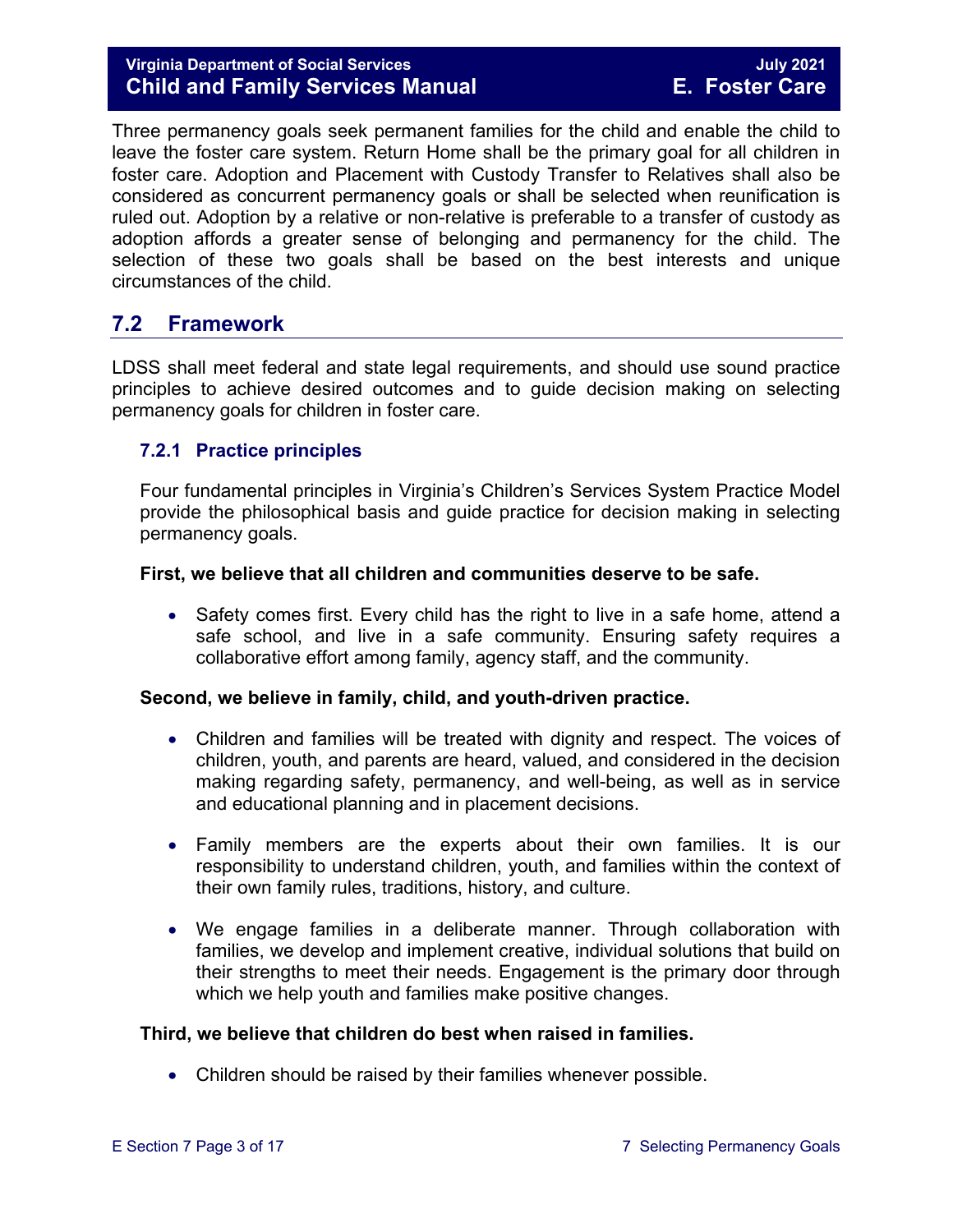- Keeping children and families together and preventing entry into any type of out-of-home placement is the best possible use of resources.
- When children cannot live safely with their families, the first consideration for placement will be with kinship connections capable of providing a safe and nurturing home. We value the resources within extended family networks and are committed to seeking them out.
- When placement outside the extended family is necessary, we encourage healthy social development by supporting placements that promote family, sibling, and community connections.
- Placements in non-family settings should be temporary, should focus on individual children's needs, and should prepare them for return to family and community life.

#### **Fourth, we believe that all children and youth need and deserve a permanent family.**

- Permanency is best achieved through a legal relationship such as parental custody, adoption, kinship care, or guardianship. Placement stability is not permanency.
- Planning for children is focused on the goal of preserving their family, reunifying their family, or achieving permanency with another family.

#### <span id="page-3-0"></span>**7.2.2 Legal citations**

The legal framework and specific requirements for selecting permanency goals are delineated in federal and state law. See the law for complete language by clicking on the citation.

• **Provide child welfare services to prevent separating children from families, restore them with families, place in adoptive homes, and assure adequate care** 

 $\circ$  § [63.2-319](https://law.lis.virginia.gov/vacode/63.2-319/)

• **Permissible goals in foster care plan** 

#### $\circ$ § [63.2-906](https://law.lis.virginia.gov/vacode/63.2-906/)

• **Child's health and safety paramount concern; plan to return child to birth parents or prior custodians**

 $\circ$ § [16.1-281](https://law.lis.virginia.gov/vacode/16.1-281/)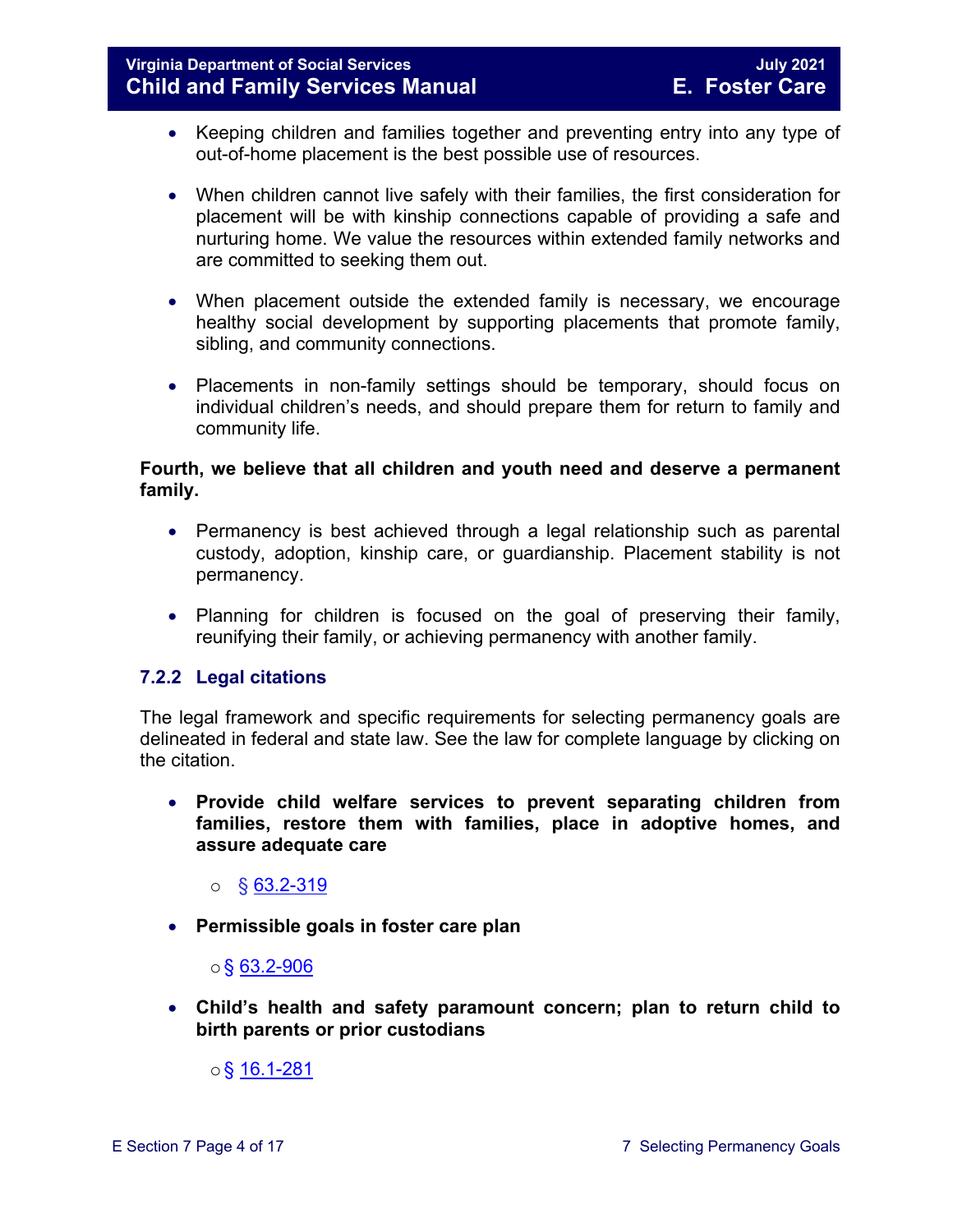• **When reasonable efforts are not required to reunite child with birth parents** 

 $\circ$  \$ 16.1-281

 $\circ$ § [16.1-283](https://law.lis.virginia.gov/vacode/16.1-283/)

- **If cannot return child to prior family, plan to place child with relative with subsequent transfer of custody or in adoptive home, or explain why permanent foster care is the plan** 
	- $\circ$ § [16.1-281](https://law.lis.virginia.gov/vacode/16.1-281/)
- **Petition to achieve the permanency goal**

o§ [16.1-282.1](https://law.lis.virginia.gov/vacode/16.1-282.1/)

#### <span id="page-4-0"></span>**7.2.3 Outcomes**

Selecting and pursuing permanency goals for children in foster care are essential to achieving one of the permanency outcomes required in the federal Child and Family Services Review. The outcome and specific measures are listed below:

#### **Outcome 1: Children have permanency and stability in their living situation.**

- More children leave foster care and achieve permanency.
- More children are reunified with their family.
- More children experience sustained adoptions.
- More children live with relatives who have legal custody.
- Children achieve permanency with increased timeliness.
- Children achieve permanency with shorter lengths of stay in foster care.
- Fewer children re-enter foster care.

#### <span id="page-4-1"></span>**7.3 Permanency goals**

All efforts shall be made to pursue one of three permanency goals for every child in foster care:

- Return Home.
- Adoption by a relative or non-relative.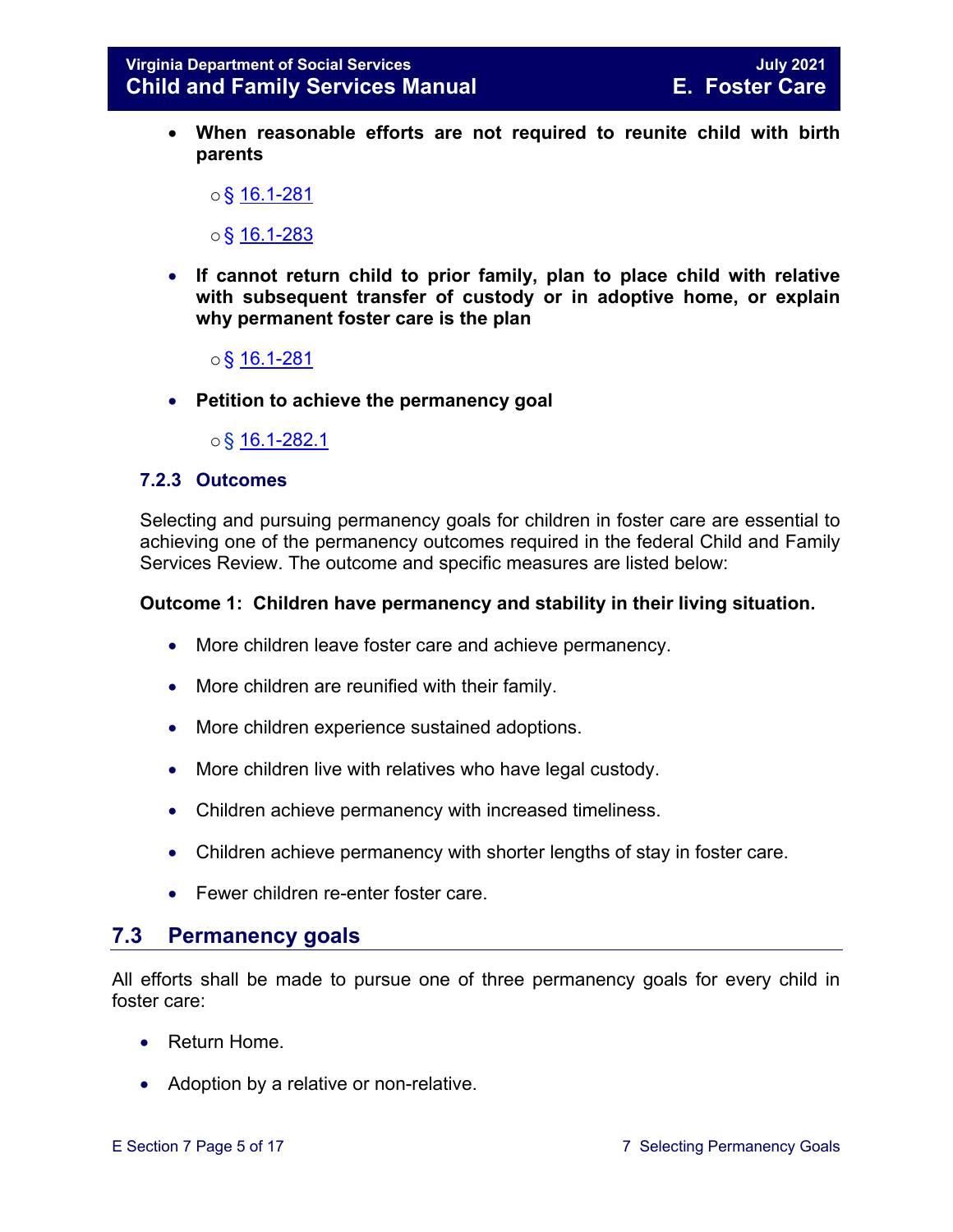• Transfer of custody to a relative

The goal of reunifying the child with birth parents or prior custodians is, in most cases, the best plan for a child. If the service worker concludes that it is not reasonably likely that the child can be returned to his or her prior family within a practicable time, the service worker shall explore all opportunities for placing the child permanently in an adoptive home or with relatives. The service worker selects the goal of Adoption by a relative or non-relative or Placement and Custody Transfer to a Relative based on the best interests of the child  $(\frac{6}{16.1} - 281 B)$ . If Return Home is not the goal for the child, the LDSS must provide information to the child's parents regarding the parents' option to voluntarily terminate their parental rights, unless their parental rights have already been terminated (§ [63.2-906\)](https://law.lis.virginia.gov/vacode/title63.2/chapter9/section63.2-906/). Service workers can use the Supporting Your Child's [Path to Permanency](https://fusion.dss.virginia.gov/LinkClick.aspx?fileticket=QWtCbGXOUP0%3d&portalid=30) guide to support a discussion with the child's parent around their option to voluntarily relinquish their parental rights and to discuss options for a [Post](https://fusion.dss.virginia.gov/Portals/%5Bdfs%5D/Files/Adoption/PACCA.pdf)  [Adoption Communication and Contact Agreement \(PACCA\).](https://fusion.dss.virginia.gov/Portals/%5Bdfs%5D/Files/Adoption/PACCA.pdf)

While the service worker works to reunify the child with the family, the service worker should develop a concurrent permanency plan of adoption or transfer of custody to a relative at the same time (see [Section 7.4\).](#page-6-1) Pursuing concurrent, rather than sequential, permanency options leads to more timely permanency decisions for the child.

#### <span id="page-5-0"></span>**7.3.1 Return To Parent(s) or Prior Custodian(s)**

Permanency is achieved under this goal by returning the child and transferring legal custody to the birth parents or prior custodian when it can be safely accomplished. Reunification is the planned process of safely reconnecting children to their families and their communities. The service worker shall make reasonable efforts to return the child to his parents or prior custodians within the shortest practicable time  $(\S$ [16.1-281 B\)](https://law.lis.virginia.gov/vacode/16.1-281/). This goal shall always be selected when a child comes into foster care unless aggravated circumstances exist that would indicate reunification is not in the child's best interest ( $\S$ § [16.1-281 B](https://law.lis.virginia.gov/vacode/16.1-281/) and [16.1-283 E\).](https://law.lis.virginia.gov/vacode/16.1-283/)

#### <span id="page-5-1"></span>**7.3.2 Adoption**

Permanency is achieved under this goal when the adoption of the child by a relative or non-relative has been finalized. Adoption is a planful process that provides the same legal and social status for a child afforded to children born to the parent(s). The selection of adoption shall consider "all relevant factors, including the birth parent(s)' efforts to obtain or maintain legal and physical custody of the child; whether the birth parent(s) are currently willing and able to assume full custody of the child; whether the birth parent(s)' efforts to assert parental rights were thwarted by other people; the birth parent(s)' ability to care for the child; the age of the child; the quality of any previous relationship between the birth parent(s) and the child and between the birth parent(s) and any other minor children;..." ( $\S$  [63.2-1205\)](https://law.lis.virginia.gov/vacode/63.2-1205/).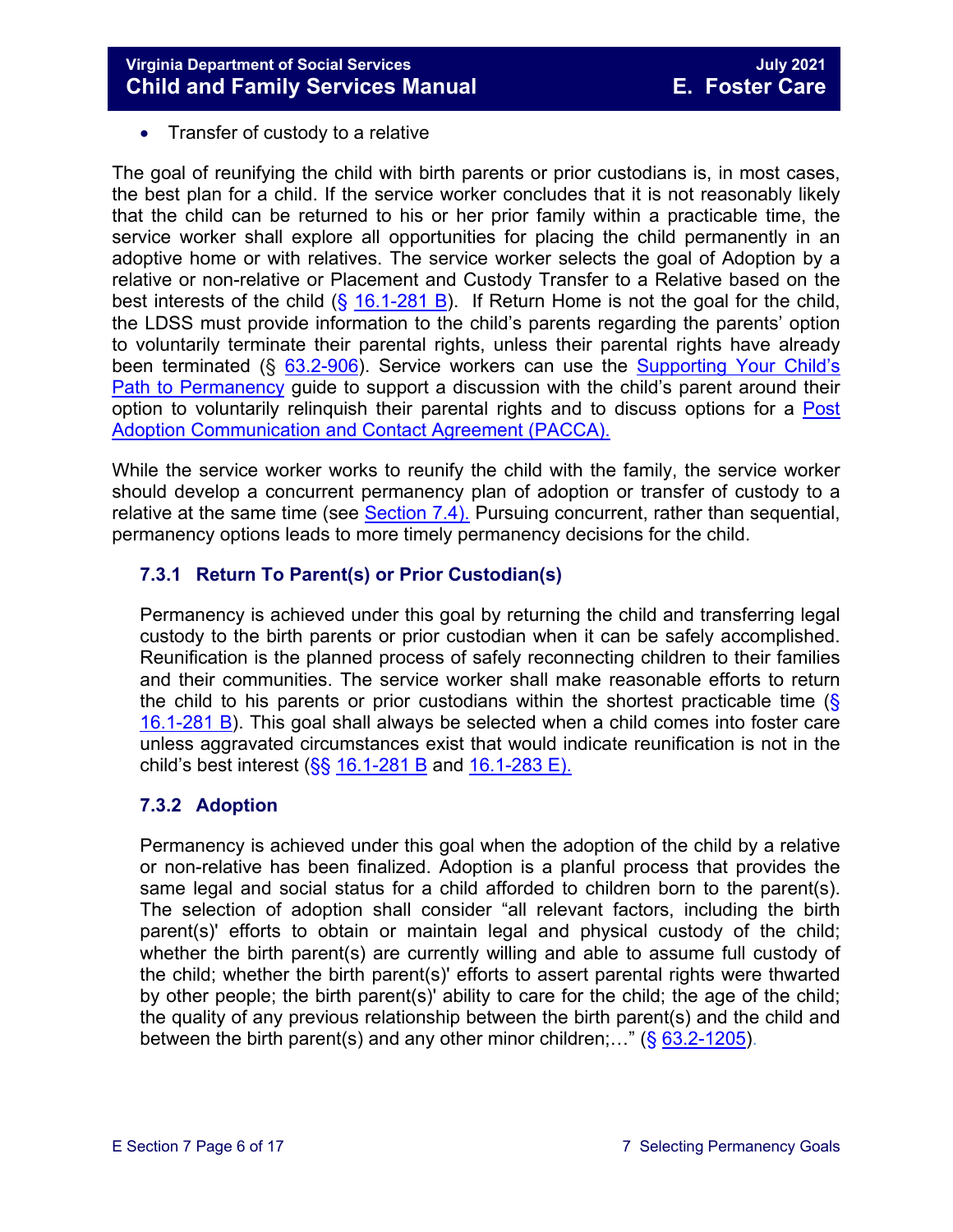#### <span id="page-6-0"></span>**7.3.3 Transfer of custody to a relative**

Permanency is achieved under this goal when the child is placed with relatives and legal custody is transferred to the relatives. The selection of this goal shall be made "if the department or child welfare agency concludes that it is not reasonably likely that the child can be returned to his prior family within a practicable time, consistent with the best interests of the child, [and] in a separate section of the service plan, the department… shall (a) include a full description of the reasons for this conclusion; (b) provide information on the opportunities for placing the child with a relative or in an adoptive home; (c) design the plan to lead to the child's successful placement with a relative if a subsequent transfer of custody to the relative is planned, or in an adoptive home within the shortest practicable time."  $(S$  [16.1-281\).](https://law.lis.virginia.gov/vacode/16.1-281/) The selection of custody transfer to a relative can include fictive kin for the purpose of establishing eligibility for the Kinship Guardianship Assistance Program [\(Section 10.11\)](https://fusion.dss.virginia.gov/Portals/%5bdfs%5d/Files/DFS%20Manuals/Foster%20Care%20Manuals/Foster%20Care%20Manual%2007-2020/Final%20Foster%20Care%20Manual%2007-2020/section_10_achieving_permanency_goal_custody_transfer_to_relatives.pdf#page=20).

## <span id="page-6-1"></span>**7.4 Concurrent planning**

Concurrent planning is a practice that facilitates permanency planning for children in foster care. The definition of concurrent planning is a structured approach to case management which requires working towards family reunification while, at the same time, establishing and working towards another permanency plan (placement with relatives or adoption by a relative or another family). It involves a mix of meaningful family engagement, targeted case work, and legal strategies aimed at achieving timely permanency, while at the same time establishing and actively working a concurrent permanency plan in case the primary goal cannot be accomplished in a timely manner. It is not a fast track to adoption, but to permanency. As of **July 2015**, concurrent planning should be used for all foster care cases to ensure that if reunification cannot be achieved within the time frame permitted by law, the child will still achieve permanency promptly.

In very rare circumstances where a concurrent plan does not seem appropriate, the Director or Director designee should approve the exception, and the service worker should notify the regional Foster Care Consultant by email that a concurrent plan will not be developed. Notification should include a discussion of why a concurrent plan is not in the best interests of the child. The Director or designee should be copied on the email.

In most cases, the concurrent plan will be placement with a relative with subsequent transfer of custody or adoption. The Adoption and Safe Families Act (ASFA) allows the LDSS to engage in concurrent planning while making reasonable efforts to reunite the family. Concurrent planning replaces sequential planning in foster care by simultaneously exploring and placing with possible relative options and/or identifying an approved family that can serve as both a foster and adoptive family to a child.

The desired outcomes from concurrent planning are decreased length of stay in foster care, fewer placement moves, and fewer children in long-term foster care. These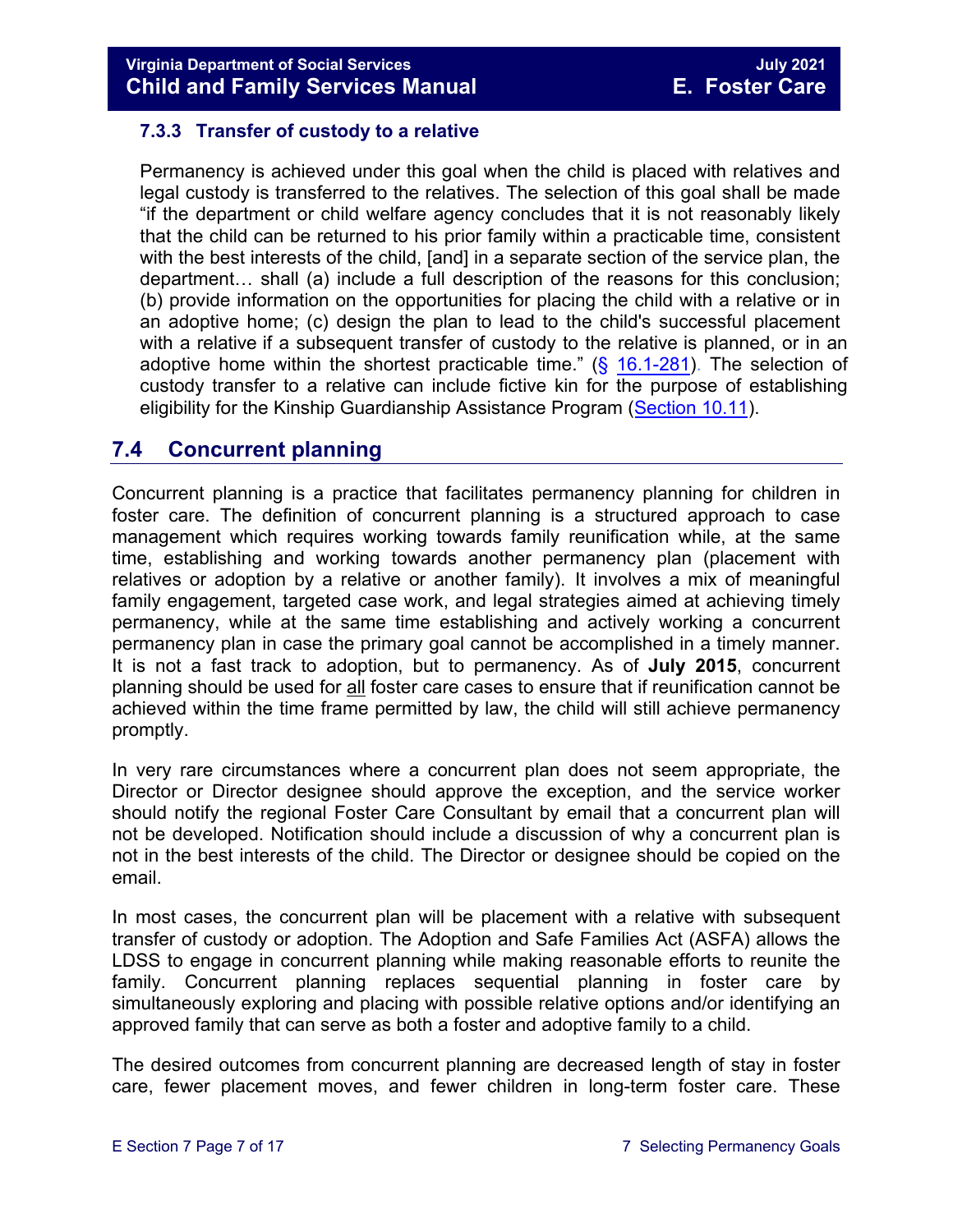outcomes help maintain continuity of care for children and, thus, healthier attachments to caretakers.

ASFA requires that once an agency files a petition to terminate parental rights (TPR), it begins the process of recruiting, identifying, and approving an adoptive home for the child. LDSS service workers should not wait until the TPR order is final to begin adoption recruitment. The intent of concurrent planning is to reduce delays in finding permanent homes for children. Service workers do not have to eliminate one goal before working toward another for a child.

The goal of concurrent permanency planning is to assure that children are in safe, permanent homes as quickly as is consistent with their health, safety, and well-being while recognizing the urgency caused by the child's sense of time.

#### <span id="page-7-0"></span>**7.4.1 Six processes that support concurrent planning**

- **Determine paternity early**. Not only do birth parents have a right to receive reunification services, but limited resources should not be wasted on providing services to someone who is not the birth parent.
- **Early permanency assessment**. The Permanency [Planning Indicator](https://fusion.dss.virginia.gov/Portals/%5bdfs%5d/Files/DFS%20FORMS/Foster%20Care%20Forms/Permanency%20Planning%20Indicator.pdf) may be used with the parents during the initial weeks of foster care. Documentation from other individuals and sources may be included. The Permanency Planning Indicator identifies family strengths that indicate strong potential for reunification as well as indicators of weak potential for reunification. The assessment is done once, as early in the process as possible, to determine if the child needs placement into a foster and adoptive family.

There are five weakness indicators on the assessment that indicate a poor prognosis for reunification. They are extreme conditions: catastrophic prior abuse, dangerous life style, significant CPS history, and inherent deficits from severe mental illness. The potential for reunification assessed through completion of the Permanency Planning Indicator helps to determine the appropriate placement for the child and helps the service worker to be realistic with the parents. A poor indicator of reunification does not justify reducing the level of reunification services provided to the family.

- **Early relative search and permanency assessment**. A thorough identification of extended family members is completed with the parents and other sources. Relatives are assessed for their appropriateness to provide a temporary and a permanent home to the child. Interstate referrals are initiated as quickly as possible.
- **Service plan content**. The service plan indicates what the permanency planning goal is for the child and the concurrent goal. The plan delineates the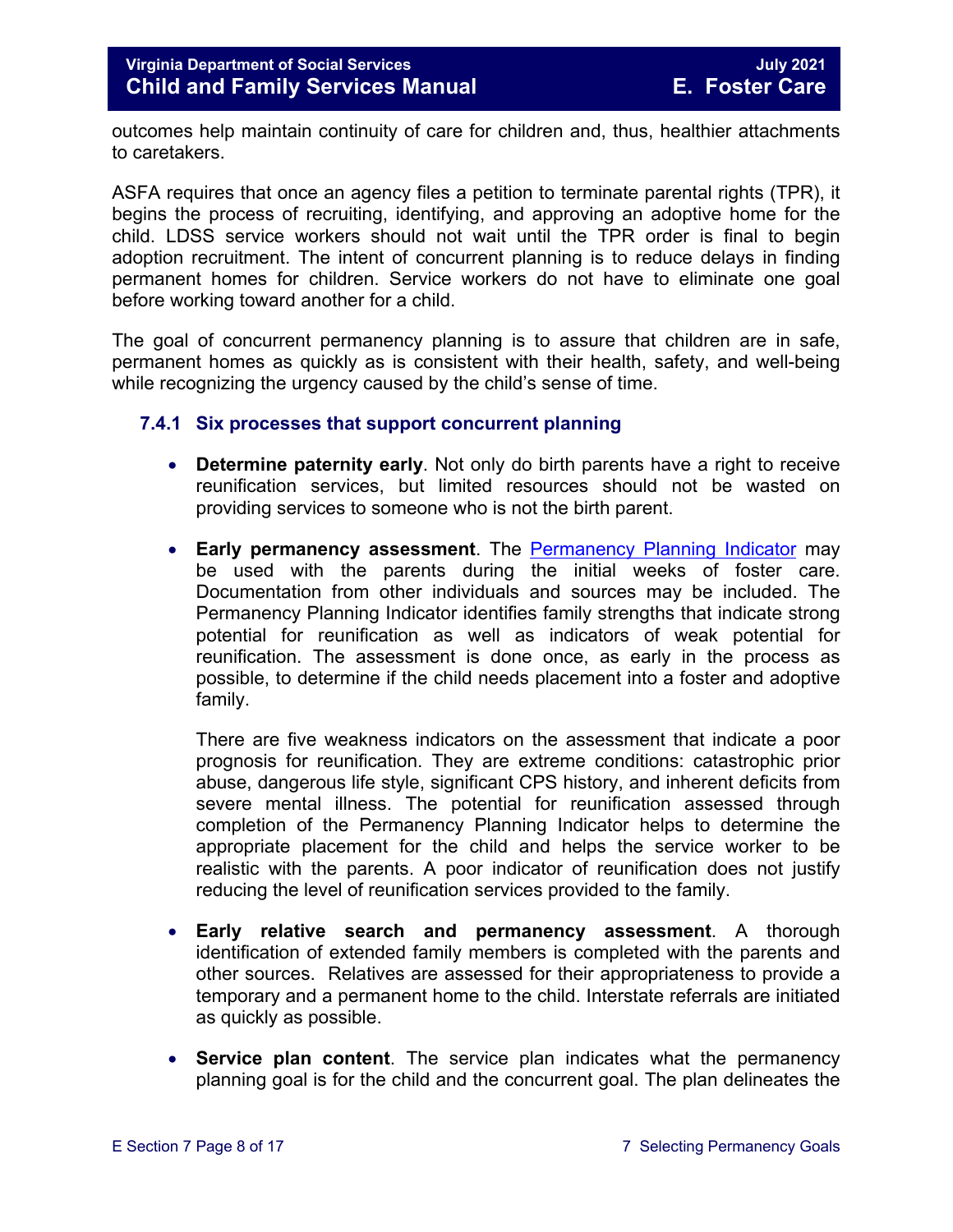#### **Virginia Department of Social Services July 2021 Child and Family Services Manual**

objectives and services for both plans. Strength and weakness information from the Permanency Planning Indicator can be incorporated into the plan.

- **Match foster and adoptive families with children from families with a poor prognosis for reunification**. All families approved as foster parents in the state of Virginia meet the requirements to be both foster and adoptive families. When a child with a poor prognosis for return home does not have a potential placement with a relative as the concurrent plan, the child is placed with a family who can be available to meet the child's needs for as long as necessary either through adoption or foster care. There may be a planned placement from a temporary foster home into a foster and adoptive family. Ideally, children have only one placement while in foster care. It is essential that relatives be considered early on in the process and approved as foster parents allowing a child in foster care to be placed with them upon entering foster care. *Section 1.5 of [Local Department Foster and Adoptive Home](https://fusion.dss.virginia.gov/dfs/DFS-Home/Family-Recruitment/Family-Recruitment-Guidance)  [Approval Guidance Manual](https://fusion.dss.virginia.gov/dfs/DFS-Home/Family-Recruitment/Family-Recruitment-Guidance)* outlines procedures for *using waivers to approve kinship foster homes for immediate placement of children in foster care.*
- **Explore voluntary relinquishment**. Parents need to understand all of their options in regard to permanency planning, including making a voluntary plan for adoption of their child, if they are going to be truly empowered to choose the future that is best for their child and themselves. This option is discussed when the choices of permanency planning goals are introduced to the parents.

#### <span id="page-8-0"></span>**7.4.2 Three practices essential for concurrent planning**

- **Establish and maintain firm timelines**. The case plan details the timelines for service delivery and achievement of outcomes. Parents need to be regularly reminded of the timelines.
- **Use full disclosure**. Parents have a right to know what foster care and permanency planning is about as they ultimately decide the outcome of the case through their behaviors and choices. Full disclosure is the respectful discussion with parents so that they will have clear information about the following:
	- o Reunification standards and expectations.
	- o Parent's rights and responsibilities.
	- o Importance of staying connected to their child.
	- o How foster care, by its very nature, has the potential to cause harm to their child.
	- $\circ$  How a permanent placement is so vital to their child's well-being.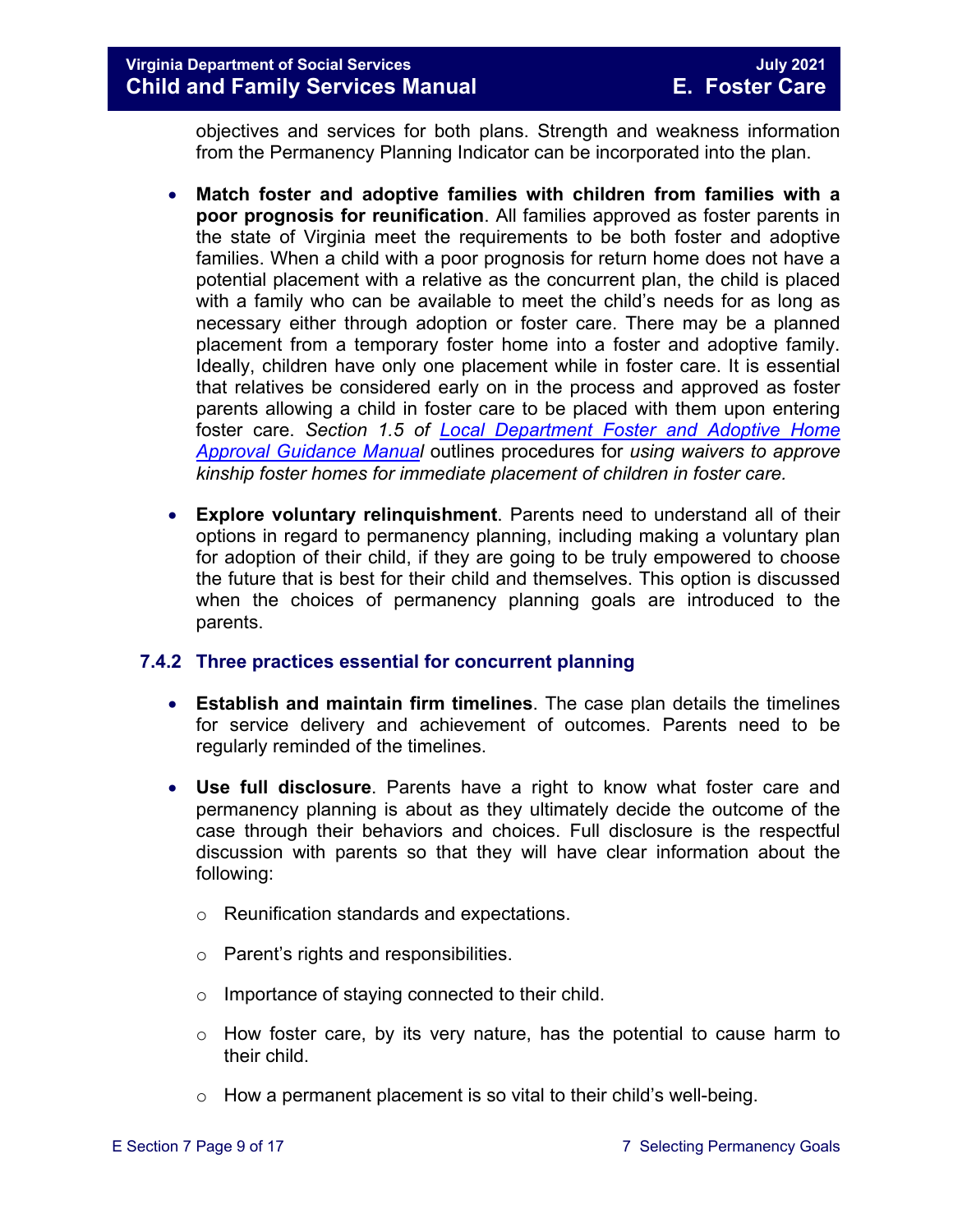- o Factors in the family's history that may make reunification more difficult.
- $\circ$  Consequences of not reunifying and the steps the service worker is taking to provide an alternative permanency safety net for the child through identification and implementation of a concurrent plan.
- **Explore permanency with caregivers**. In addition to full disclosure to parents about concurrent planning, equal candor shall be used with all other parties involved, including the child, the court, the foster parents, CASA, attorneys, and relatives.

## <span id="page-9-0"></span>**7.5 Shared decision making**

In order to achieve timely permanence, effective planning for children is required. Effective planning requires the ability and willingness to make decisions based on the greatest amount of pertinent information and with the input of a team of individuals committed to the best interest of the child. Youth age *12* and older shall be included in the development of their foster care plan and shall be given the opportunity to choose up to two (2) members to be part of their case planning team *(§ 16.1-281).*

Benefits of shared decision making in selecting permanency goals and permanency planning for the child include:

- **Consideration of all facts and viewpoints**. It is often difficult to decide if a home is, or ever can be, adequate for a particular child; and if not, to decide what other living arrangement is most suitable. Shared decision making lessens the possibility of bias and error. All factors should be weighed carefully and the plan chosen that has the best chance of success for the child under the circumstances.
- **Shared responsibility**. The serious consequences of selecting a permanency goal and other permanency planning decisions mandate that no one person make these decisions alone. Responsibility is best shared with the child, family, and other partners who have knowledge and insight to ensure the best decisions are made. Family Partnership Meetings (FPM) should be used to develop the foster care plan and concurrent plan, prior to placement changes, prior to changes in goals, and may be used for other permanency planning decisions. Collaboration with other knowledgeable people provides the best opportunity that the best permanency plan will be made. The use of shared decision making provides sound recommendations to the court and shares the significant responsibility for consequences of fateful decisions.
- **Families as experts**. Family Engagement principles are based on the fact that families have the most information about themselves and that information is critical for decision making. Parents need to be fully informed of their rights and responsibilities and of the consequences of their behavior. Extended family and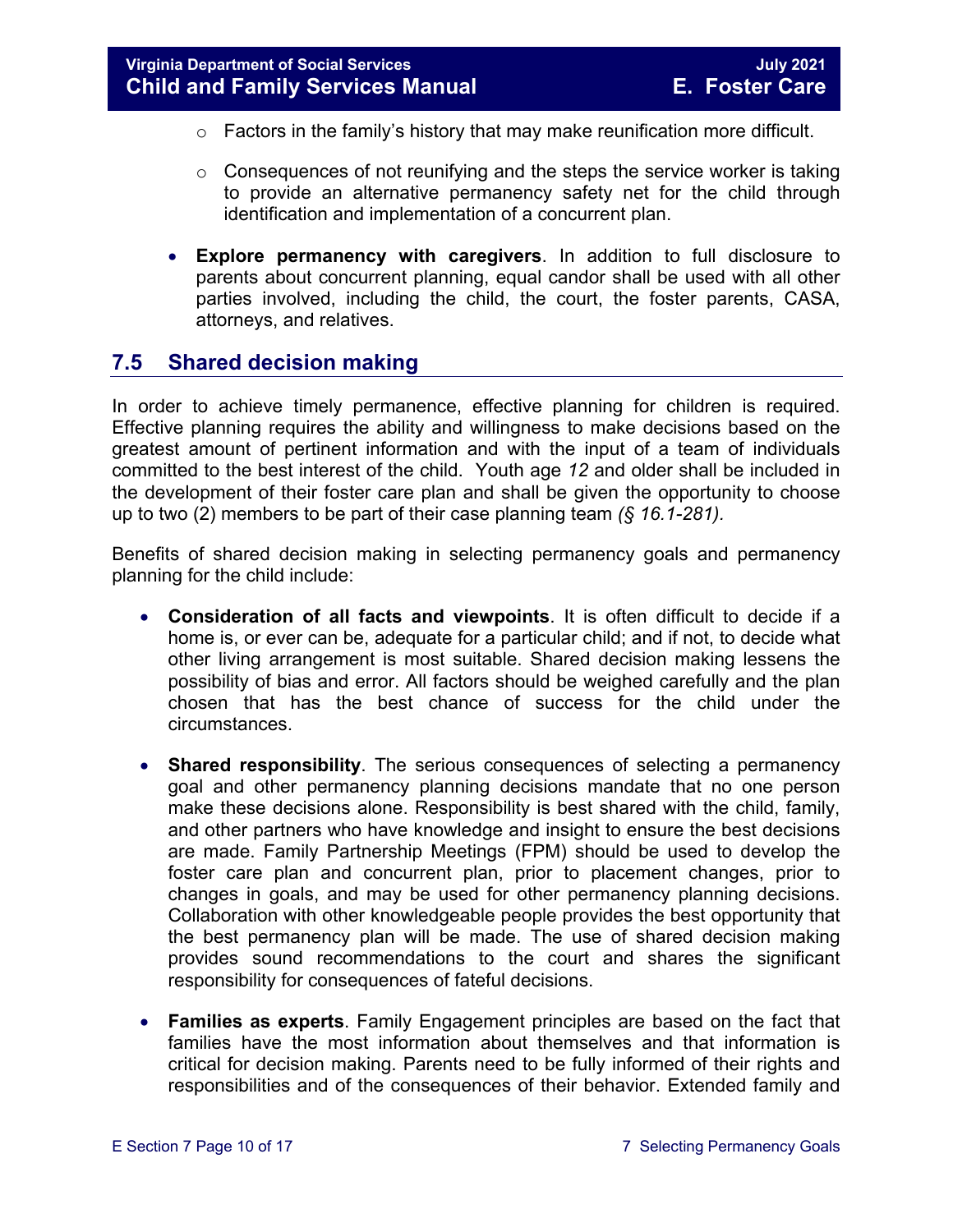kin can be a resource for support to the parents and child, as well as a potential permanent resource. With their knowledge of the situation and involvement in the decision-making and planning process, these roles can be maximized. The communities in which families live also provide many of the resources and support that family's need. The families' link to their community is a critical piece in decision making. Community members should be seen as key partners in planning for children.

• **Professional collaboration**. LDSS and other agencies involved with the child and family also have key information and supportive services that need to be coordinated in decision making and planning. All of these partners should be involved in sharing information for the purpose of well-informed decisions and planning for the child with a focus on safety and permanence. Other key partners in the shared decision-making process in permanency planning are the courts and the Judge. Judges, attorneys, and Guardians ad Litem all need complete information in order to conduct their various roles and to make well-informed decisions. It is important to include the attorneys and Guardians ad Litem in the agency reviews and to solicit their perspectives on the case. When going before the court, the service worker shall ensure that the all court reports include complete, concise, and relevant information so that the judge can make wellinformed decisions.

#### <span id="page-10-0"></span>**7.5.1 Using Family Partnership Meetings prior to change of placement**

A FPM should be held prior to the child's change of placement in order to make an informed decision regarding the appropriateness of the placement change. In the situation where a placement appears to be disrupting, the meeting can help determine if the placement can be preserved or if a change in placement is necessary. In the situation of concurrent planning, it may be that a relative has been identified after the child has already been placed in a foster home. If permanency with the relative has been identified as the concurrent goal for the child, it may be in the child's best interests to be placed with the relative immediately. This would allow for LDSS to actively pursue the concurrent goal such that permanency may be achieved as early as possible. The use of a FPM allows the team to collaborate in decision making and allows the team to weigh the pros and cons related to the child changing placement. When considering any placement change the team should consider: progress or lack of progress made toward reunification and likelihood of the child returning home, trauma, timing of the move (taking into account things like the school calendar),services for the child, the child's age and ability to understand the move, the child's wishes, etc. *Section 1.5 of [Local Department Foster and Adoptive Home](https://fusion.dss.virginia.gov/dfs/DFS-Home/Family-Recruitment/Family-Recruitment-Guidance)  [Approval Guidance Manual](https://fusion.dss.virginia.gov/dfs/DFS-Home/Family-Recruitment/Family-Recruitment-Guidance) outlines procedures for using waivers to approve kinship foster homes for immediate placement of children in foster care.*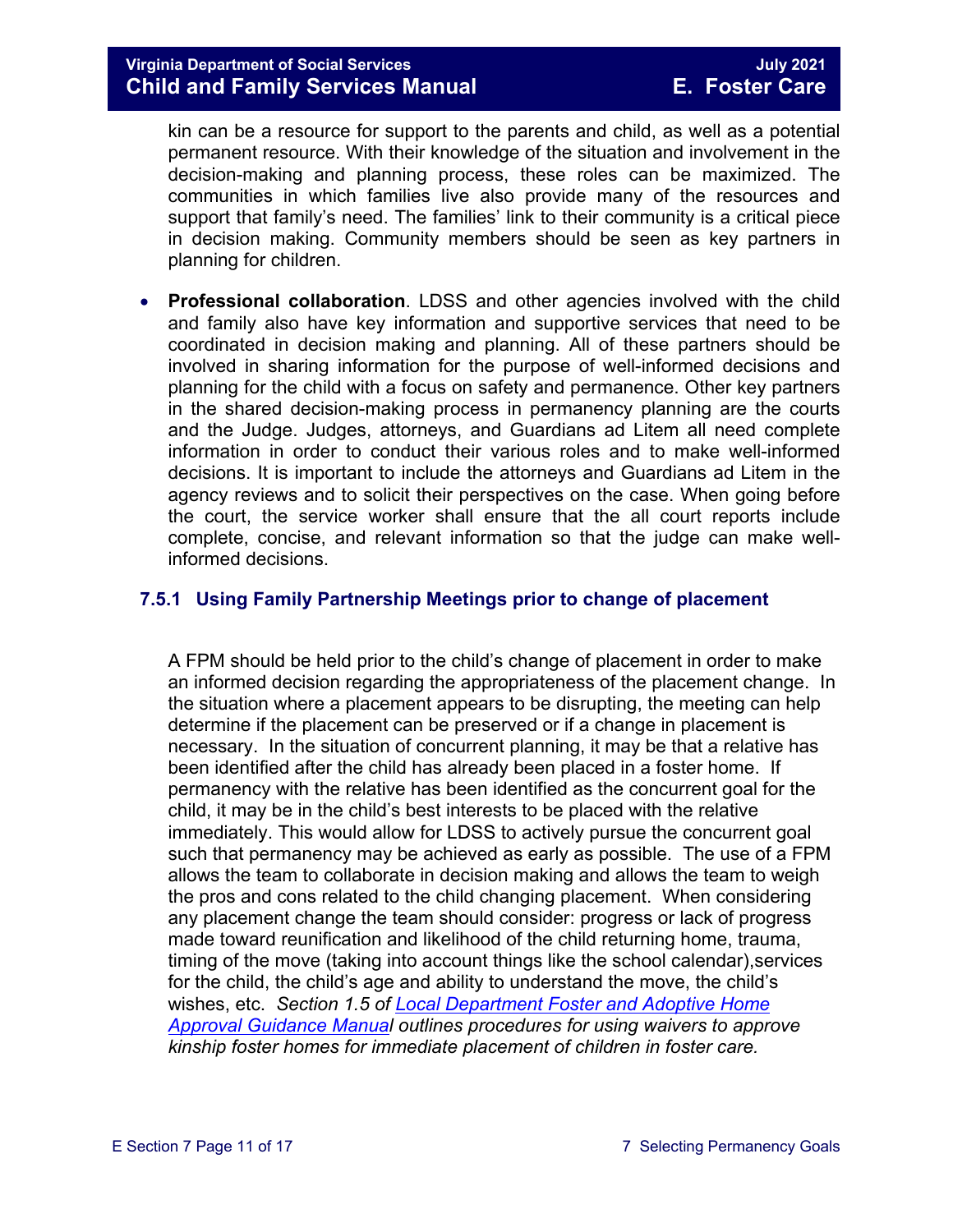#### <span id="page-11-0"></span>**7.5.2 Using Family Partnership Meetings prior to changes in goal**

A FPM should be held prior to developing a foster care plan for the foster care review hearing and any permanency planning hearings to address concurrent planning and the possibility of changing the permanency foster care goal for the child. This team approach ensures collaboration with the family on this key decision to ensure safety, a permanent family, and lifelong connections for the child.

A FPM to consider the change of foster care goal may result in one of the following recommendations:

#### • **Reunification**

The team recognizes the progress that the parent/former guardians have made in their ability to protect the child and meet the child's needs. The risk level is reduced such that the team is comfortable with recommending to the court that the goal of return home be continued or custody be transferred to the parent/former guardian. The team outlines the services and supports that the family will continue to access to ensure sustained progress.

#### • **Custody transfer to relative**

The team determines that the plan for reunification has not been successful, efforts to revise the plan have been made, and the team determines that the progress by parents has not been sufficient to reduce risk. The child may or may not already be living with a relative that is able to take custody. The team may determine that recommending that custody be transferred to the relative is appropriate at this time. The team outlines the services and supports that the family will continue to access to ensure permanency. The next section addresses factors to consider when choosing a permanency goal.

#### • **Adoption by relatives or non-relatives**

The team determines that the plan for reunification has not been successful, efforts to revise the plan have been made, and the team determines that the progress by parents has not been sufficient to reduce risk. The team may determine that the goal of adoption and termination of parental rights is in the child's best interest. The team outlines services and supports necessary to achieve the goal of adoption. The next section addresses factors to consider when choosing a permanency goal.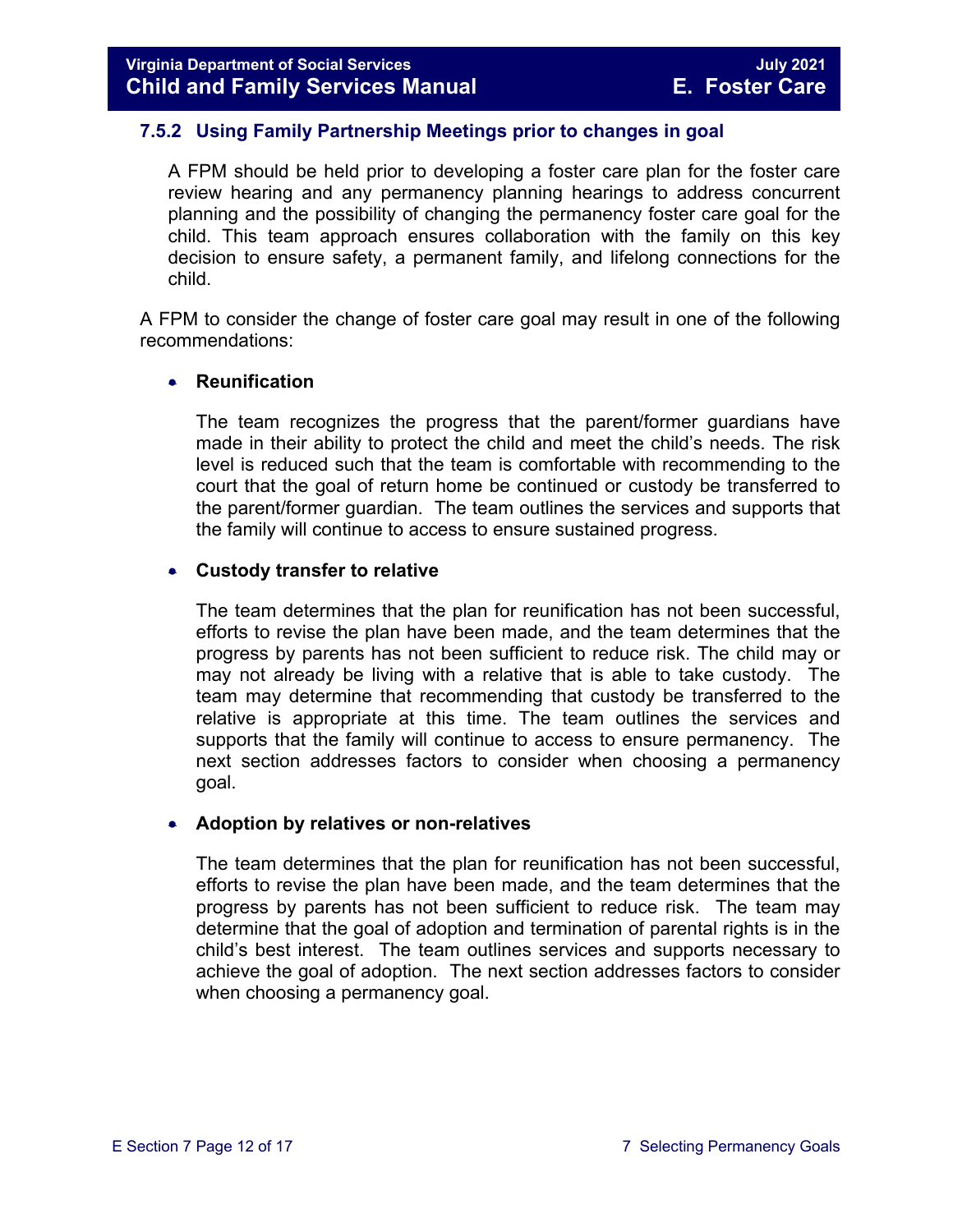## <span id="page-12-0"></span>**7.6 Factors to consider when choosing a permanency goal**

When determining the best permanency goal for a child, the services worker shall consider:

- The child's best interests.
- The child's long-term needs, including the need for an enduring and nurturing family relationship that is safe, stable, and provides continuity of care.
- The child's bond to individuals in existing relationships.
- The child's over-all need for safety, permanency, and well-being.

#### <span id="page-12-1"></span>**7.6.1 Best interest of the child**

The child's best interest includes physical safety (e.g., food, shelter, health, and clothing) and emotional well-being. Best interest decisions are made throughout the life of the case by courts, service workers, and others with the authority to require and implement change. Best interest considerations are made from the time a child first becomes known to LDSS and throughout the child's involvement with the child welfare system.

Best interest decisions related to selecting the permanency goal include consideration of a wide and comprehensive range of issues. These decisions should only be made with constant, open communication with the child, family, and other interested individuals. Important factors to be considered include, but are not limited to, the following:

- **Safety of the child**. The health, safety, and/or protection needs of the child including the capacity of the caretakers to provide a safe home and adequate food, clothing, and medical care. The existence of domestic abuse in the home, in the past or currently, and how that abuse affects the child emotionally and impacts the child's safety.
- **Stability for the child**. The duration, stability, and adequacy of the child's current living arrangements and the desirability of maintaining continuity.
- **A permanent family**. A permanent, long-term stable family meets the unique needs of the child for stability and continuity of relationships with parents, siblings, other relatives, other significant adults, the child's community, cultural traditions, and religious or spiritual commitments.
- **Commitment to care for the child**. A commitment to building upon the child's strengths and meeting his or her needs, including educational, medical, and behavioral health needs. The motivation of the parties involved in caring for the child and their capacities to give the child unconditional love,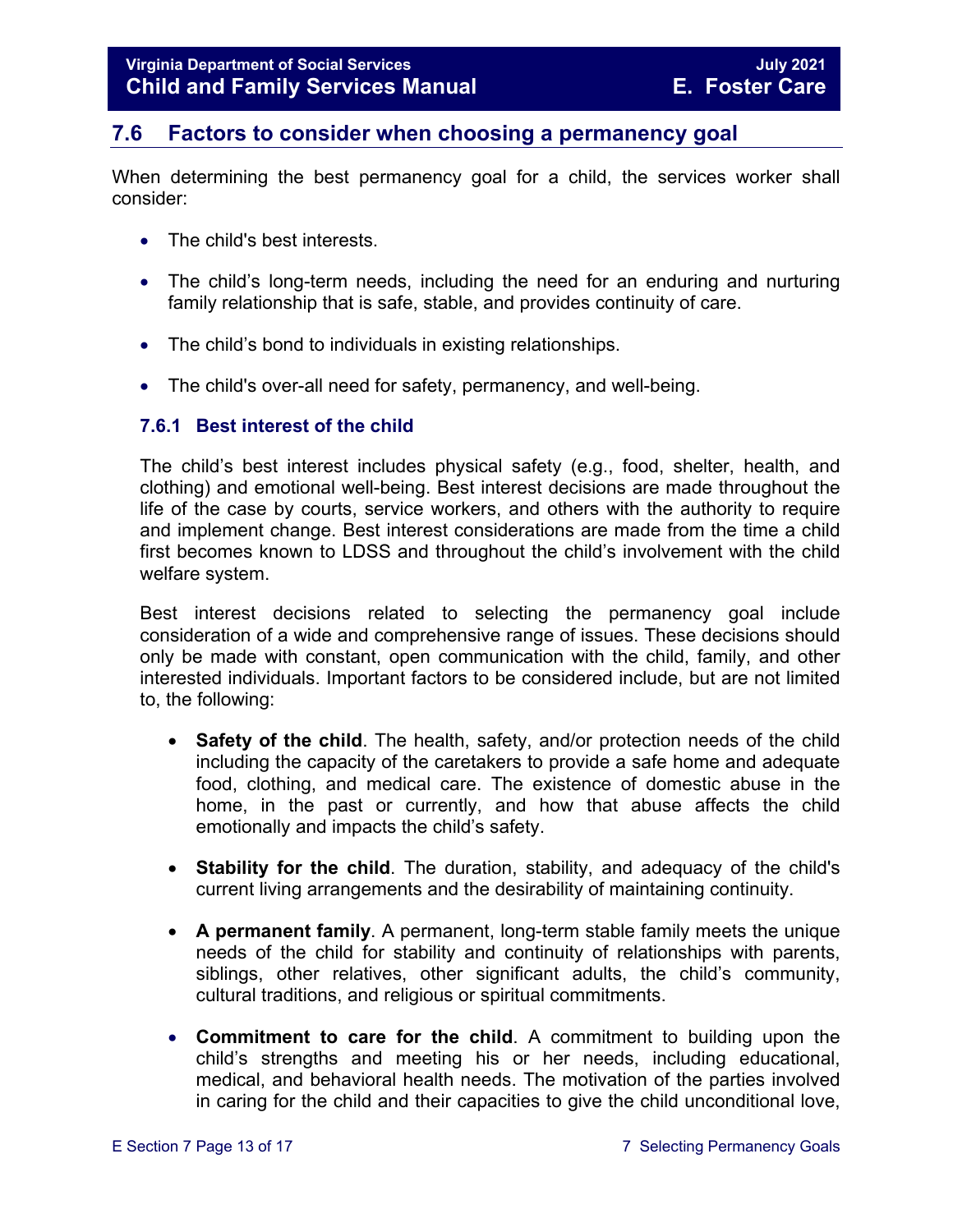affection and guidance. Commitments to provide the child the care, treatment, and guidance that will assist the child develop over time into a self-sufficient adult.

- **Existing relationships**. Knowledge of the child's bonds to the adults in his life is critical to goal selection and placement. Whenever possible, the goal for a child should reflect a plan to achieve permanency with adults to whom the child has a strong attachment. The child's bonds should be assessed by professionals qualified to do so or, whenever possible, the child's preference should be sought and should drive the goal selection process.
- **Community and family connections**. Maintaining the child's sense of continuity and safety includes respecting and reinforcing connections with his or her family and community. The child's need to maintain connections with his or her siblings, school, church, social groups, and other individuals important to the child may all impact the child's adjustment to and comfort in another family.
- **Parents' wishes**. A child's parents may decide that they no longer want to work toward reuniting with the child. The parents may want to have the child placed with a relative on a permanent basis. The parents may wish to relinquish their parental rights and sign relinquishment papers. They may wish to enter into a Post-Adoption Contact and Communication Agreement (PACCA).
- **Child's wishes**. In making this determination, the service worker should consider whether the child is of an age and level of maturity to express a reasonable preference and understand consequences of choices.
- **Child's sense of time**. Children have a different sense of time from adults. What seems like a short family disruption or a brief separation to adults may be a very painful and intolerably long period for children. In general, younger children are less able to tolerate periods of separation than older children. Timely moves to a permanent home are critical in reducing the damage of separation for the especially young child in foster care.

#### <span id="page-13-0"></span>**7.6.2 Determining when Return Home is not in child's best interest**

Through the shared decision-making process, the service worker and supervisor may determine that the permanency goal of Return Home is not in the child's best interests. When this is the case, one or more of the following conditions shall be documented:

• The child has been abandoned by the parent(s) and their identity cannot be determined. After three months no one has come forward to identify or claim a relationship to the child  $(\S 16.1\n-283 D)$ .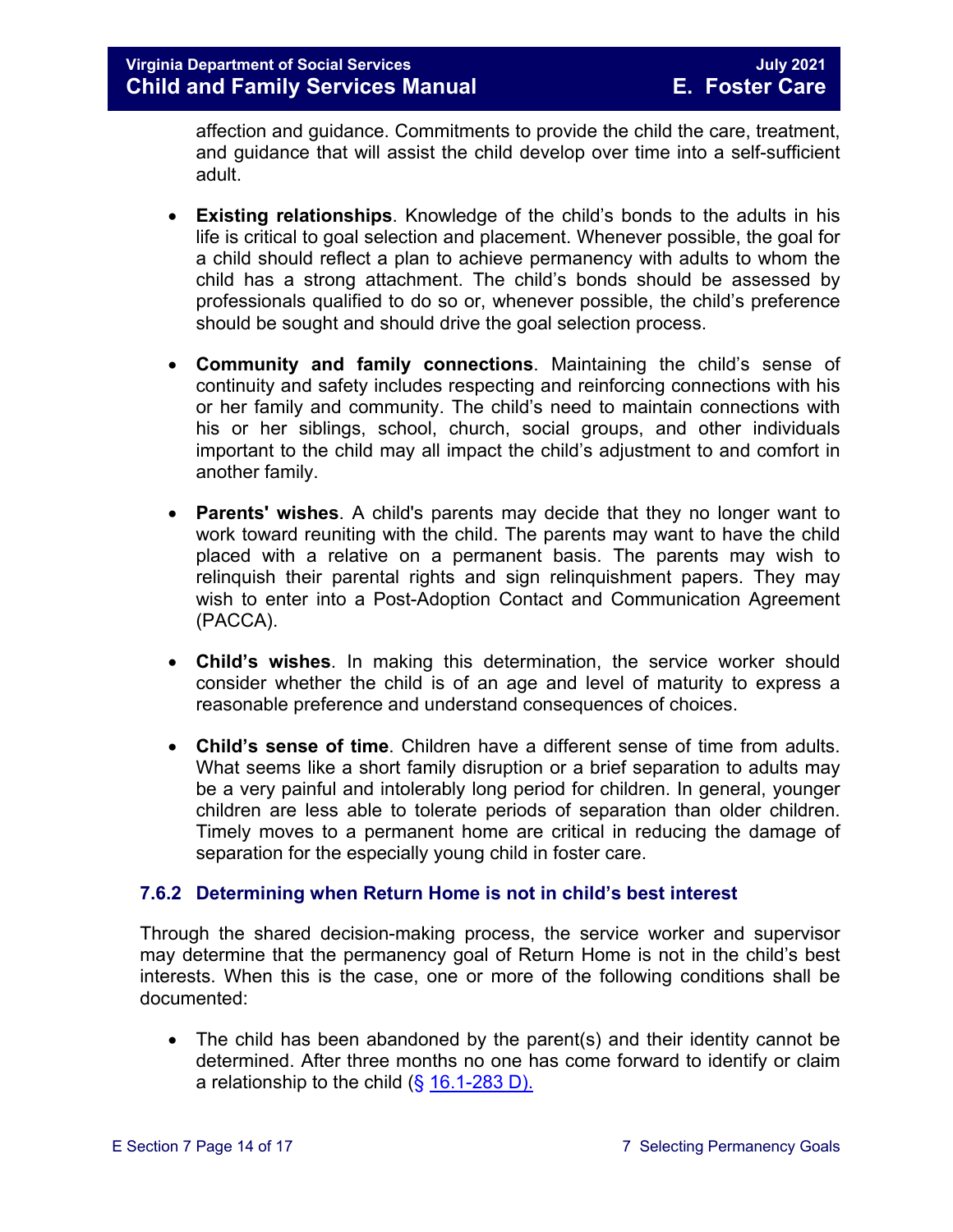- The parent(s) have disappeared or failed to maintain continuous contact with the child after foster care placement for a period of six months or more  $(\S$ [16.1-283 C1\)](https://law.lis.virginia.gov/vacode/16.1-283/).
- Living with the parent(s) would be dangerous and detrimental to the child's health and welfare  $(\frac{6}{5}$  [16.2-283 B\)](https://law.lis.virginia.gov/vacode/16.1-283/).
- The parent(s) would be dangerous and detrimental to the child's health and welfare (§ [16.1-283 C\)](https://law.lis.virginia.gov/vacode/16.1-283/).
- Conditions in the family situation, including parent/child or sibling relationships, are harmful to the child  $(\S 16.1-283 B)$ .
- The parent has been convicted of a serious crime such as:
	- o Murder, voluntary manslaughter, a felony attempt, conspiracy, or solicitation to commit such an offense against: (i) a child of the parent, (ii) a child with whom the parent resided at the time of the offense, or (iii) the other parent of the child.
	- oFelony assault or bodily wounding resulting in serious bodily injury or felony sexual assault of: (i) a child of the parent or (ii) a child with whom the parent resided at the time of the offense. Serious bodily injury means bodily injury resulting in substantial risk of death, extreme physical pain, protracted or obvious disfigurement, or protracted loss or impairment of a bodily member, organ, or faculty.
	- o Crime where a parent has subjected any child to aggravated circumstances. Aggravated circumstances mean torture, chronic or severe abuse, or chronic or severe sexual abuse where the victim is: (i) a child of the parent or a child with whom the parent resided at the time such conduct occurred and included the failure to protect a child from such conduct where that conduct or failure to protect (i) demonstrates depraved indifference to human life, or (ii) resulted in the death of a child or serious bodily injury to a child. Chronic abuse or chronic sexual abuse means recurring acts of physical abuse that place the child's health, safety or well-being at risk. Severe abuse and severe sexual abuse may include an act or omission that occurred only once but meets the definition of "aggravated circumstances"  $(S<sub>S</sub> 16.1-281 B$  $(S<sub>S</sub> 16.1-281 B$  and 16.1-283 E).

The LDSS having custody is not required to make reasonable efforts to reunite the child with a parent convicted of a serious crime against such child or any other child who resided with such parent at the time of such offense ( $\S$  [16.1-283 E\).](https://law.lis.virginia.gov/vacode/16.1-283/)

• A sibling of the child has had parental rights involuntarily terminated  $(\S 16.1$ -[283 E and F\)](https://law.lis.virginia.gov/vacode/16.1-283/).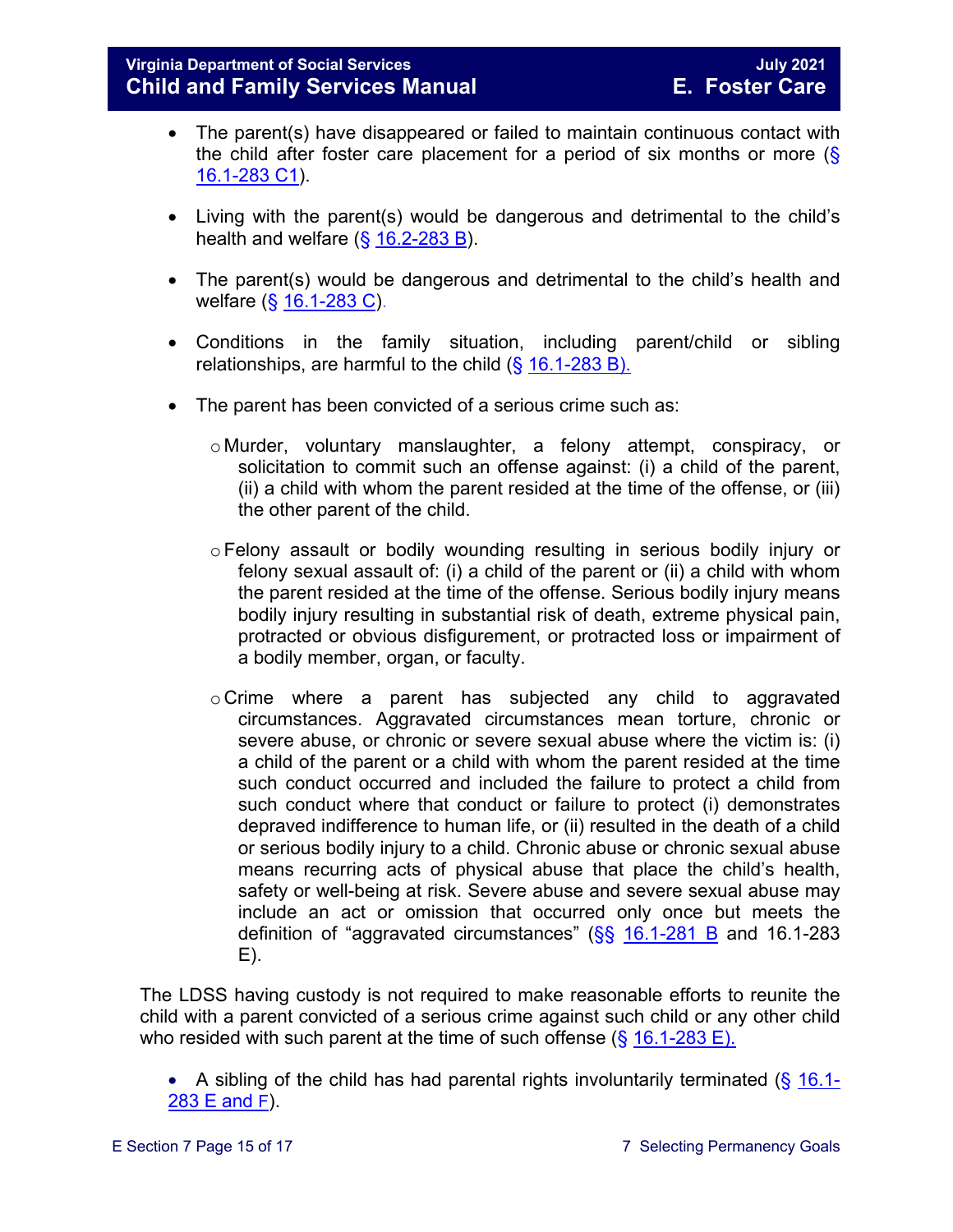- The parent(s) has requested to be relieved permanently of responsibility for the child (§ [16.1-277.02\)](https://law.lis.virginia.gov/vacode/16.1-277.02/).
- One or both of the parents have died and the surviving parent or family members are unable or unwilling to take responsibility for the child  $(\S 16.1-)$  $(\S 16.1-)$  $(\S 16.1-)$ [283 C\)](https://law.lis.virginia.gov/vacode/16.1-283/).

#### <span id="page-15-0"></span>**7.6.3 Determining when Adoption is not in the child's best interest**

When the child cannot be returned home, the service worker shall fully explore adoption by relatives and non-relatives. This process should include discussing the advantages of adoption with the child, family members, and other partners in the decision-making process. The service worker shall explain that adoption:

- May not require the child to be totally separated from birth parents.
- May allow the child choices such as keeping his or her birth name.
- Provides the most permanent legal relationship for the child.
- Provides permanent family connections throughout the child's life, not just until the child becomes an adult.
- May include a Post-Adoption Contact and Communication Agreement (PACCA) (see [Section 9.11\)](https://fusion.dss.virginia.gov/Portals/%5bdfs%5d/Files/DFS%20Manuals/Foster%20Care%20Manuals/Foster%20Care%20Manual%2007-2020/Final%20Foster%20Care%20Manual%2007-2020/section_9_achieving_permanency_goal_adoption.pdf#page=33).
- May allow a Federal adoption tax credit for eligible taxpayers based on reasonable and necessary expenses related to a legal adoption (see Adoption Assistance, [Section 2.4.4,](https://fusion.dss.virginia.gov/Portals/%5Bdfs%5D/Files/Adoption/Guidance/2020/section_2_adoption%20assistance.pdf#page=13) Chapter F. Adoption,).
- May include Adoption Assistance payments if applicable.

The service worker should explore any concerns the child, family members, or other caring adults may have with adoption and explore ways to resolve those concerns. The purpose of these conversations is to allow these individuals to make informed decisions about adopting the child, with input from the child and family. It is important to respect the right of relatives to choose whether adoption or transfer of custody best meets the unique circumstances of their family and the needs of the child.

After these thorough discussions, the service worker and supervisor may determine that adoption as a permanency option is not appropriate when:

• The family decides that terminating parental rights and adoption is not in the child's best interests;